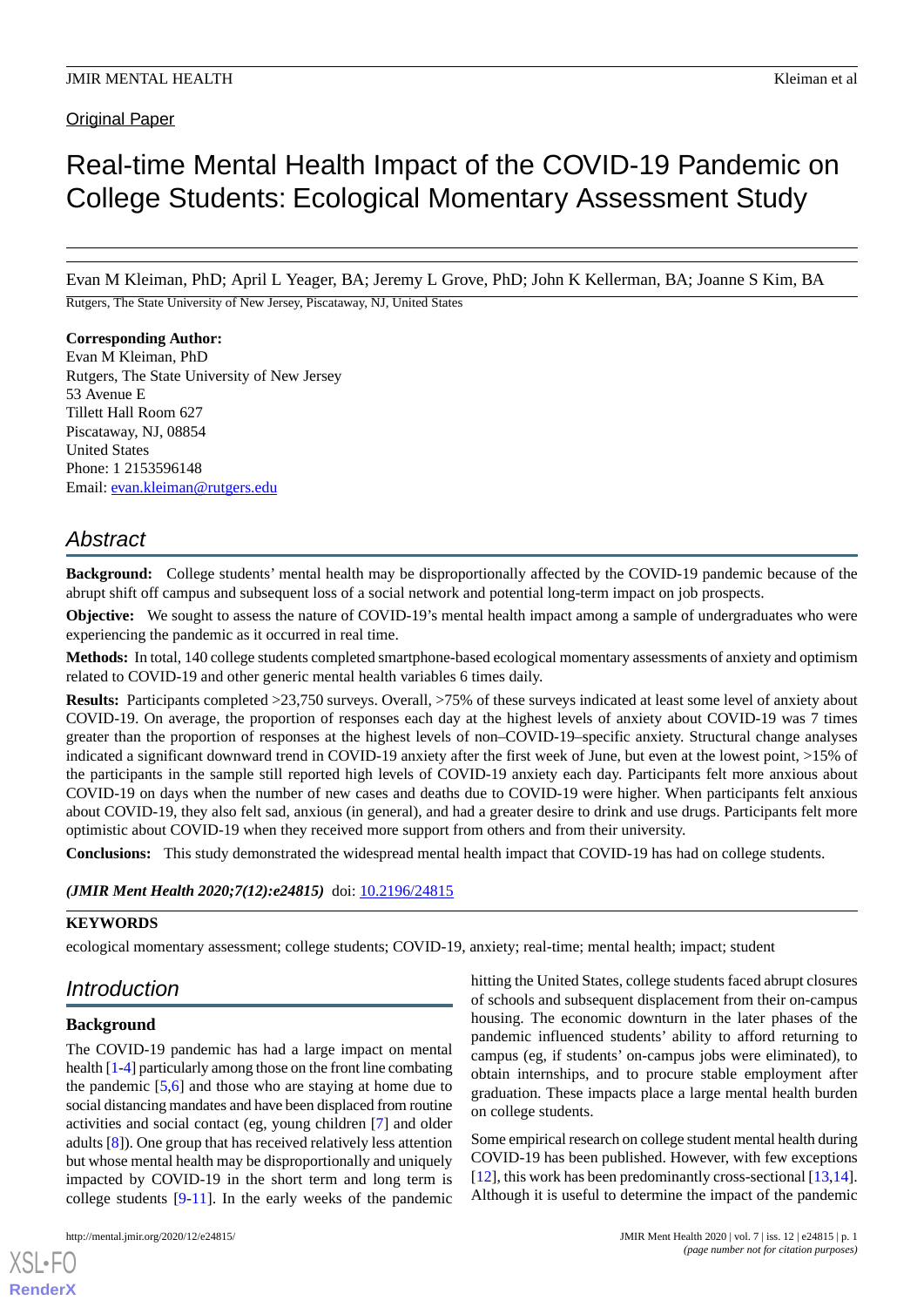at one point in time, this research does not allow us to understand the dynamics of the mental health impact of COVID-19. The COVID-19 pandemic was (and still is, as of December 2020) evolving daily and the impact on mental health seen one day could be quite different from what was seen on another day. Accordingly, the goal of this study is to explore how the rapidly changing impact of COVID-19 on mental health evolves over time using high-resolution, real-time data collection.

#### **Research Questions**

#### *What is COVID-19's Impact on Mental Health?*

We assessed two COVID-19–specific mental health variables: anxiety about COVID-19 and optimism about COVID-19. Given the rapidly changing nature of the COVID-19 pandemic, we wanted to capture, over time, the severity and reach of the mental health impact (eg, "What percent of students experience severe COVID-19 anxiety throughout the day?"). We also wanted to see how these COVID-19 variables compared to other non–COVID-19–specific mental health variables, such as anxiety or worry. This allowed us to determine whether the pandemic's mental health impact differed (eg, in rates, severity) from other mental health experiences that college students may face. We had no specific a priori hypotheses about this question, since it is primarily descriptive.

# *What Factors Characterize Periods of Anxiety and Optimism About COVID-19?*

We were interested in the role of day-level contextual factors that could characterize days when the mental health impact of COVID-19 would be particularly severe. Such information can inform when and how to prevent or reduce any deleterious effects of COVID-19 on mental health. We focused on constructs that reflected exposure to negative news about COVID-19, including the number of new COVID-19 cases and deaths due to COVID-19 and the amount of COVID-19–related media consumed each day. We expected that participants would report higher anxiety and lower optimism on days when the numbers of new COVID-19 cases and/or deaths were higher and when they consumed more news related to COVID-19. One cross-sectional study conducted during the pandemic found that greater social media usage (not specific to COVID-19) was associated with higher anxiety [[15\]](#page-6-11).

We were also interested in the role that interpersonal and institutional support regarding COVID-19 could have in blunting the adverse mental health effects of COVID-19. Natural disasters have a lesser impact on the mental health of those who perceive more social support  $[16,17]$  $[16,17]$  $[16,17]$ . We assumed the same may be true here: those who perceive more support may be less impacted by COVID-19. Social support may be particularly relevant to undergraduates during the pandemic given that their on-campus social networks were quickly and unexpectedly disrupted. We also expected that support from institutions, especially the university, may play a role in how students respond to the pandemic. During the pandemic, students were faced with incredible uncertainty about whether they would be able to receive the same education remotely as they would in person, as well as when and how they would be able to return to campus.

 $XS$  $\cdot$ FC **[RenderX](http://www.renderx.com/)** Institutions like universities play a large role in providing support around this uncertainty (eg, by creating resources to help students cope) and thus we expected that greater perceived institutional support would be associated with a reduced impact on mental health. To our knowledge, this is the first study to assess daily perceptions of how supported students feel from institutions like the university they attend.

# *What Are the Proximal Consequences of Anxiety and Optimism About COVID-19?*

Although anxiety and optimism about COVID-19 are relevant end points, it is likely that COVID-19's mental health impact does not stop at anxiety and optimism specific to COVID-19. We thought it was likely that anxiety and optimism about COVID-19 would lead to other proximal mental health consequences, such as extended periods of anxiety and attempts to cope, possibly in maladaptive ways. Understanding these consequences further allows us to characterize COVID-19's mental health impact. Specifically, we were interested in whether anxiety and optimism about COVID-19 would have any appreciable impact on other mental health variables (ie, ratings of sadness or anxiety), health behavior variables (ie, urge to drink and urge to use drugs), and interpersonal variables (ie, feeling connected to others). We hypothesized that COVID-19 anxiety would be positively associated with adverse mental health consequences (sadness, anxiety, urge to drink, urge to use drugs) and negatively associated with social connection. We expected the opposite pattern for optimism about COVID-19.

# *Methods*

# **Recruitment**

Included in this manuscript are 140 participants from an ongoing study who were recruited between April 24 and May 26, 2020. The sample of 140 came from a total sample of 143 participants who completed the consent form and baseline; of the 143 participants, 3 did not complete the smartphone monitoring portion and were thus excluded from the study.

#### **Procedure**

#### *Recruitment and Baseline*

Participants were recruited remotely (stay-at-home orders were in place before the beginning of the study) from the undergraduate psychology pool and several large psychology classes. Participants first completed a screener for primary study inclusion criteria (aged ≥18 years, compatible smartphone, willing and able to do the surveys). They then completed a baseline assessment that assessed demographics and other constructs not used in this manuscript. After baseline, they received instructions for the app (MetricWire) we used to send the smartphone surveys.

#### *Smartphone Surveys*

Using their smartphones, participants completed a brief (<5 minutes) ecological momentary assessment (EMA) assessing general affect at the present moment (eg, anxious, worried) on a scale from 0 (not at all present) to 10 (very much), 6 times per day at random times within prespecified windows. This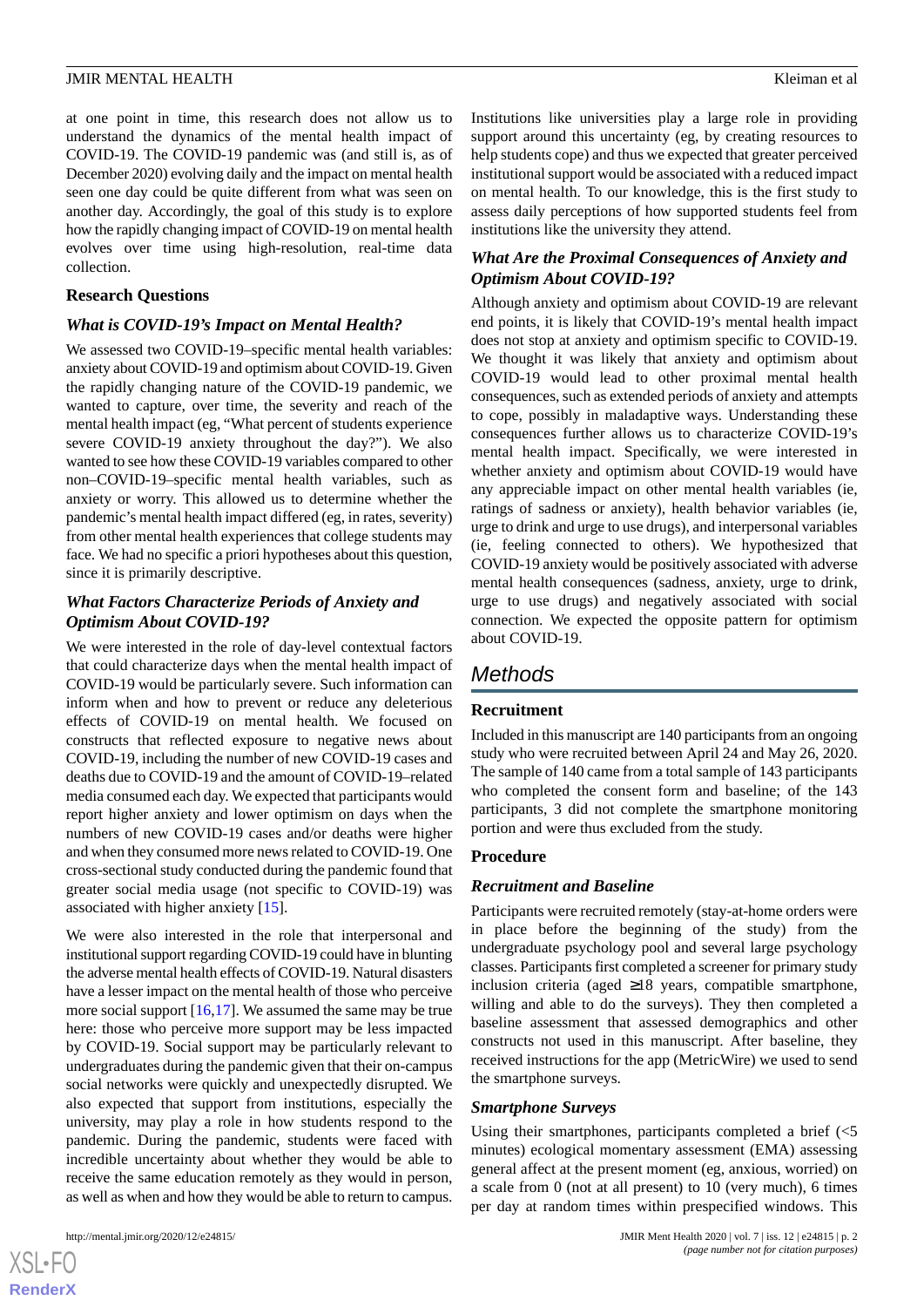#### **JMIR MENTAL HEALTH** KLEIMAN CHARGE AND **EXAMPLE A** SHOW KLEIMAN EXPERIENCE A SHOW KLEIMAN ET ALL SHOWS A SHOW KLEIMAN ET ALL SHOWS A SHOWS A SHOWS A SHOWS AND THE SHOWS A SHOWS A SHOWS A SHOWS A SHOWS A SHOWS A SHOWS A SH

survey also included a COVID-19–specific anxiety question ("How worried or anxious are you about the coronavirus outbreak?") that was answered on a scale from 0 (not at all) to 5 (very much).

In addition to the surveys assessing the current moment, the last assessment of each night included questions that asked participants to reflect over the entire day. In this study, we used 3 COVID-19–specific items that asked participants to rate their answers to the following questions on a scale from 0 (not at all) to 5 (very much).

- 1. How frequently did you see or read news or media about coronavirus today?
- 2. Which of the following best describes how supported you feel by friends, family, or other individuals you know in dealing with the coronavirus outbreak?
- 3. Which of the following best describes how supported you feel by groups, organizations, or institutions you belong to in dealing with the coronavirus outbreak (eg, school, workplace, religious institution, community organization)?

This assessment also measured optimism about COVID-19 ("What best describes how optimistic you feel about the coronavirus outbreak?") on a scale from 1 (very pessimistic) to 5 (very optimistic).

# *Compensation*

For the baseline, participants were given the option to receive a US \$15 Amazon gift card or extra class credit. For the EMA portion, participants were paid \$0.25 (in the form an Amazon gift card) for each of the surveys except for the longer nightly survey, for which they were paid \$0.50. If participants completed ≥4 surveys each day, they received a \$0.50 bonus. In total, participants had the opportunity to be paid as much as \$141.

# *COVID-19 Data Extraction*

We used data on the number of new COVID-19 cases and deaths from COVID-19 for each day in the United States and New Jersey (nearly all participants resided in New Jersey during the study). These data were obtained using the *COVID-19* R package [[18\]](#page-7-1), which uses the COVID-19 Data Hub to obtain gold-standard COVID-19 data from the repository hosted by the Center for Systems Science and Engineering at Johns Hopkins University [[19\]](#page-7-2).

#### **Statistical Analysis**

# *What is COVID-19's Impact on Mental Health?*

As COVID-19 anxiety was measured at a higher resolution than COVID-19 optimism (momentary versus daily), we primarily focused on anxiety for the descriptive analyses. To explore trends over time, we calculated for each day the percentage of responses at the highest level of the scale (≥4 out of 5 for COVID-19 anxiety,  $\geq 8$  out of 10 for all other momentary variables). We conducted a structural change model using the *strucchange* package [[20](#page-7-3)[,21](#page-7-4)] to derive breakpoints where COVID-19 anxiety increased or decreased. To describe the mental health impact of COVID-19 across the sample, we calculated descriptive statistics including the frequency of

[XSL](http://www.w3.org/Style/XSL)•FO **[RenderX](http://www.renderx.com/)**

non-zero and most-severe responses and the intraclass correlation (ICC) showing the amount of variability from observation-to-observation (versus person-to-person). To put the COVID-19–specific variables into context, we calculated similar statistics for two similar EMA questions: ratings of general worry and anxiety.

# *What Factors Characterize Periods of Anxiety and Optimism About COVID-19?*

We were interested in which day-level contextual variables affected COVID-19 anxiety and optimism, specifically the following: the number of new cases/deaths announced each day in New Jersey (nearly all participants were in the state), perceived support related to COVID-19 from others and from organizations, and time spent consuming news media related to COVID-19. We conducted separate models with daily average level of COVID-19 anxiety (ie, the mean of all ratings for each participant on each day) and daily level of COVID-19 optimism as outcome variables.

All analyses for this aim have two levels: days (level-1) nested within people (level-2), which were tested using the *lme4* [\[22](#page-7-5)] R package. We centered on person means of all self-reported predictors (support from others and organizations, frequency of upsetting news about COVID-19).

# *What Are the Proximal Consequences of Anxiety and Optimism About COVID-19?*

We conducted contemporaneous and temporal multilevel models for each set of associations between COVID-19 anxiety or optimism and one of the outcome variables (anxious, sad, desire to use drugs, desire to use alcohol, feeling close/connected to others). We restricted temporal analyses regarding COVID-19 anxiety to response pairs that were spaced by <6 hours. Since COVID-19 optimism was assessed once daily, we aggregated the momentary variables to create a daily average for each construct. We restricted the temporal analyses to pairs of consecutive days. As in the prior aim, we used the *lme4* package with person-centered predictors.

# *Results*

#### **Overview**

Between April 24 and July 19, 2020, 140 participants contributed 23,793 data points. Participants answered at least one survey on 5728 days (ie, each participant, on average, gave at least one survey response on a total of 40.91 days). This led to a response rate of 69.23% of surveys completed across those days.

#### **Demographics**

Among the 140 participants, 77.6% (n=109) were female and the average age was 19.98 years (SD 1.61, range 18.44-33.23). Regarding race, 48.59% (n=68) of the sample identified as White, 36.62% (n=51) Asian, 7.04% Black/African American, 1.41% American Indian/Alaskan Native, and the remaining 6.34% identified as multiple or other races. At the baseline assessment, 69.2% of the sample lived either on campus in the dorms or immediately off-campus and 30.1% of the sample were commuter students (eg, living with family). Although none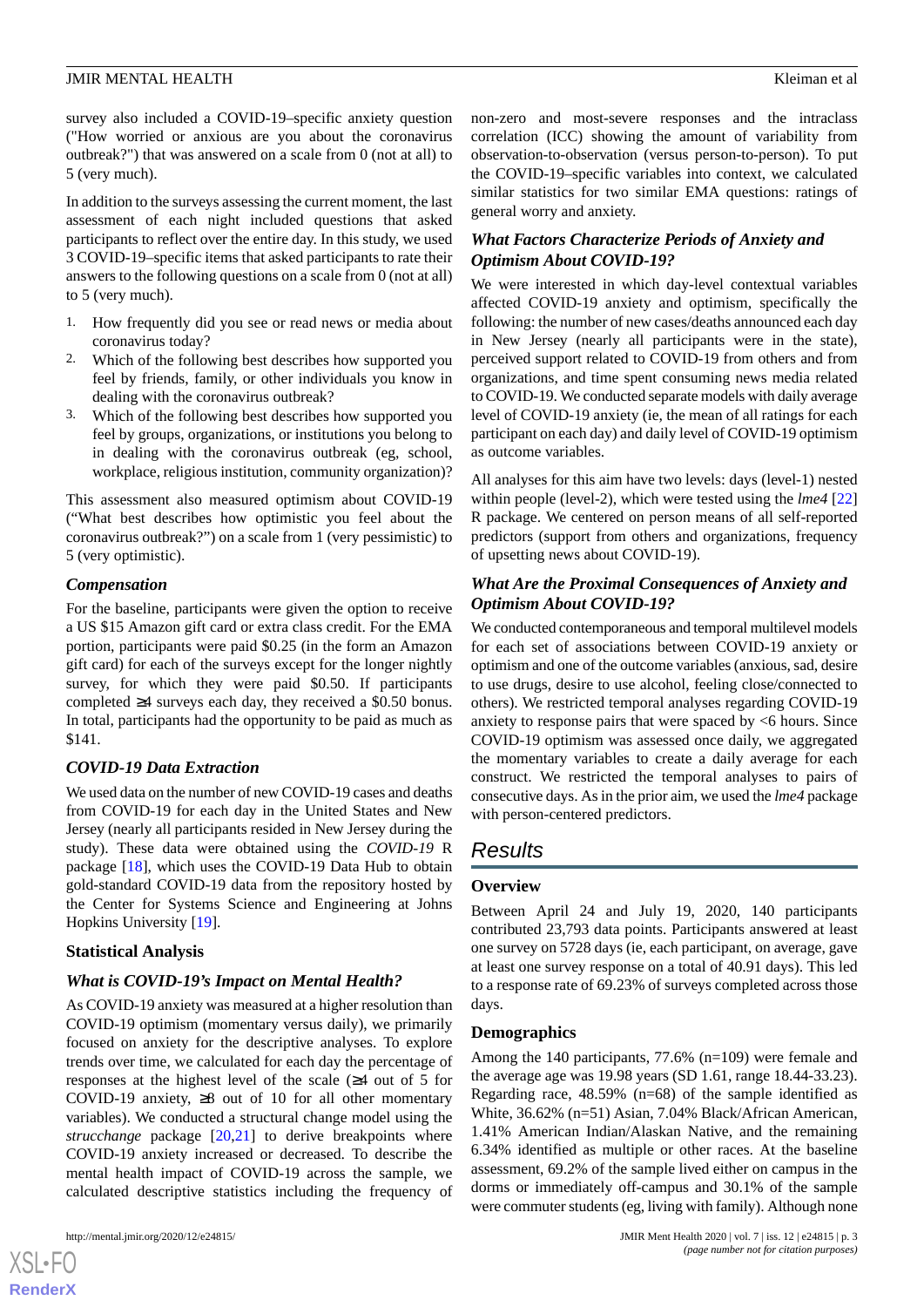#### **JMIR MENTAL HEALTH** KLEIMAN CHARGE AND **EXAMPLE A** SHOW KLEIMAN EXPERIENCE A SHOW KLEIMAN ET ALL SHOWS A SHOW KLEIMAN ET ALL SHOWS A SHOWS A SHOWS A SHOWS AND THE SHOWS A SHOWS A SHOWS A SHOWS A SHOWS A SHOWS A SHOWS A SH

of the participants reported COVID-19 diagnoses at baseline, 1.4% of the sample reported experiencing symptoms of COVID-19. A large proportion of the sample reported knowing someone who had a COVID-19 diagnosis or symptoms; overall, 12.1% of the sample knew someone who had been diagnosed with COVID-19 and 5.7% of the sample knew someone who was experiencing potential COVID-19 symptoms.

#### **What is COVID-19's Impact on Mental Health?**

[Figure 1](#page-3-0) shows the percent of daily responses each day that were at the highest levels of the scale for anxiety about COVID-19 and non–COVID-19–specific anxiety. The proportion of the sample endorsing the highest levels of COVID-19 anxiety on any given day was, on average, 6.89 (SD 4.12) times the rate of those endorsing the highest levels of anxiety.

The structural change model identified three segments with breakpoints at the 38th (June 8, 2020) and 64th (July 4, 2020) day. The first segment, from May 3 to June 8, 2020, was statistically flat (*b*<0.001, *t*=–1.16, *P*=.26, *M*=23.5% of responses were at the highest level of the scale). The second segment, from June 9 to July 3, 2020, showed a decrease in worry (*b*=–0.002, *t*=–3.69, *P*=.001, *M*=15.3%). The third segment, from July 4 to 9, 2020, was also statistically flat (*b*=0.009, *t*=–0.53, *P*=.62). However, the average proportion of people who had high levels of anxiety about COVID-19 each day during this third segment was significantly higher than the prior period (24.78% versus 15.3%, *t*=3.78, *P*=.006).

[Multimedia Appendix 1](#page-6-13) shows participant-level data across the study. These data followed the same trend as the day-level data. Across the study, significantly more responses were non-zero  $(\chi^2)$ =5023.4, *P*<.001) for COVID-19 anxiety (78.5% of all responses were >0) than for "anxious" (47.0%). Similarly, a greater number of people reported the highest levels of COVID-19 anxiety  $(≥4$  out of 5) at least once in the study (78.5%) than they did the highest levels of "anxious" (51.7% of participants reported a score of ≥8 out of 10 at least once). Nearly 75% of the variability in ratings of COVID-19 anxiety occurred from response-to-response (ICC=0.74, 95% CI 0.70-0.79). This ICC is significantly higher (ie, because the confidence intervals do not overlap) than the within-person variability for ratings of "anxious" (ICC=0.51, 95% CI  $0.45 - 0.57$ .

<span id="page-3-0"></span>**Figure 1.** Daily proportion of responses at highest levels of anxiety about COVID-19 and non–COVID-19–specific anxiety. Vertical lines indicate breakpoints in COVID-19 anxiety from the structural change model. Horizontal lines indicate mean during each segment.



# **What Factors Coincide With Anxiety and Optimism About COVID-19?**

The left column of [Table 1](#page-4-0) shows which factors coincided with daily anxiety about COVID-19. Anxiety about COVID-19 was positively associated with the number of new cases announced in the state each day and the amount of news consumed relating to COVID-19. Counterintuitively, perceived support from others regarding COVID-19 was positively associated with daily anxiety about COVID-19. The right column of [Table 1](#page-4-0) shows which factors coincided with daily COVID-19 optimism. Daily optimism about COVID-19 was positively associated with both support from others and organizations, but unassociated with all other variables.

[XSL](http://www.w3.org/Style/XSL)•FO **[RenderX](http://www.renderx.com/)**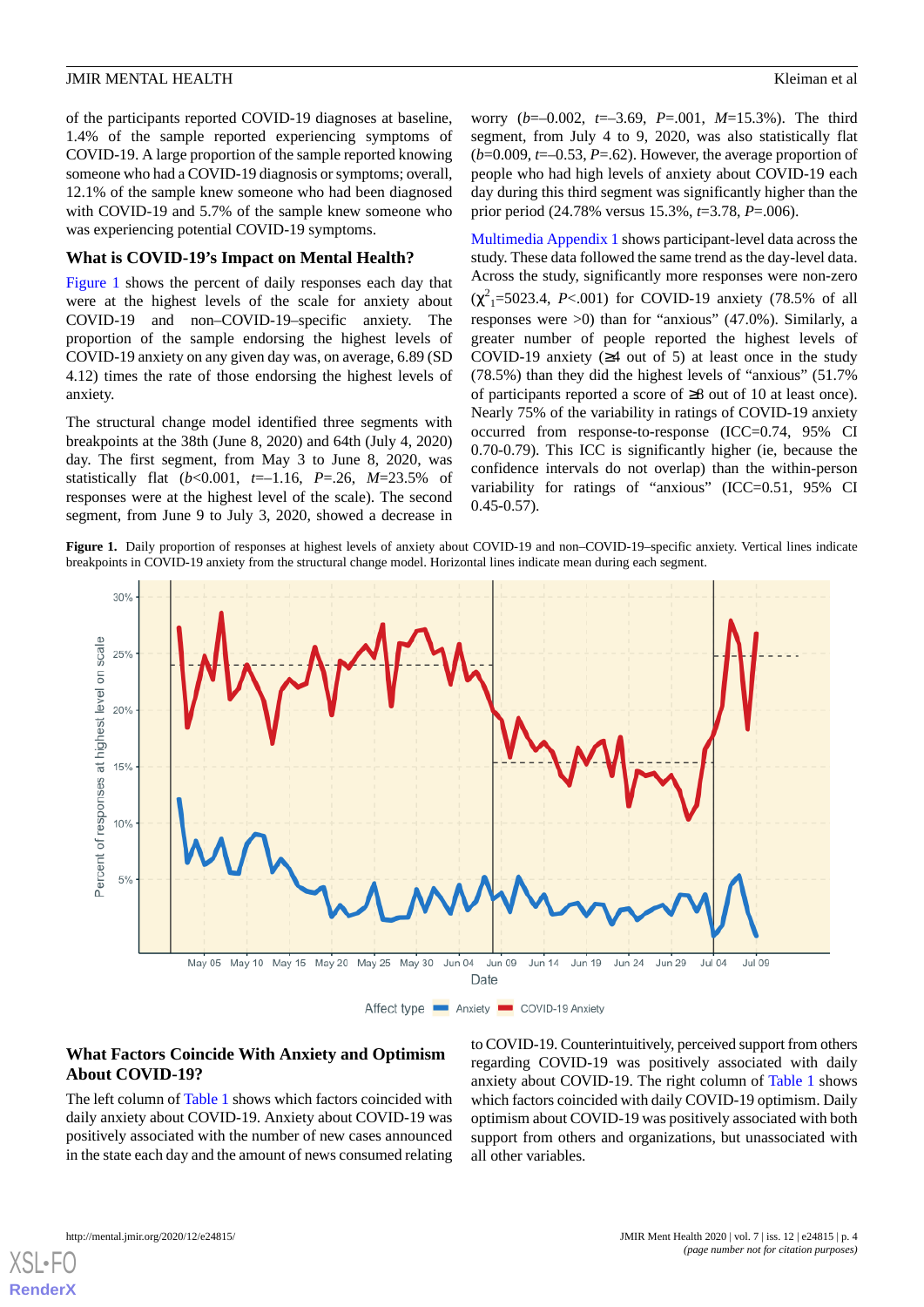<span id="page-4-0"></span>

| Factors                                                                                           | Daily anxiety about COVID-19                |                  | Daily optimism about COVID-19      |           |
|---------------------------------------------------------------------------------------------------|---------------------------------------------|------------------|------------------------------------|-----------|
|                                                                                                   | Value                                       | $P$ value        | Value                              | $P$ value |
| <b>Predictors</b>                                                                                 |                                             |                  |                                    |           |
| Intercept, $\beta$ (95% CI)                                                                       | .32<br>$0.079$ (-0.076 to 0.234)            |                  | $0.015 (-0.099 \text{ to } 0.128)$ | .80       |
| New cases in New Jersey, $\beta$ (95% CI)                                                         | $0.021$ (0.008 to 0.034)                    | .002             | $-0.004$ ( $-0.024$ to 0.017)      | .73       |
| New deaths in New Jersey, $\beta$ (95% CI)                                                        | $-0.005$ ( $-0.017$ to 0.006)               | .37              | $-0.015$ ( $-0.033$ to 0.004)      | .12       |
| Support regarding COVID-19 from others, $\beta$<br>$(95\% \text{ CI})$                            | $0.027(0.014 \text{ to } 0.040)$<br>< 0.001 |                  | 0.348 (0.329 to 0.368)             | < 0.001   |
| Support regarding COVID-19 from organization, $0.008$ ( $-0.005$ to $0.021$ )<br>$\beta$ (95% CI) |                                             | .21              | $0.092$ (0.073 to 0.112)           | < 0.001   |
| Frequency of upsetting news regarding COVID- 0.085 (0.073 to 0.097)<br>19, $\beta$ (95% CI)       |                                             | < 0.001          | $-0.010$ $(-0.029$ to 0.009)       | .30       |
| <b>Random effects</b>                                                                             |                                             |                  |                                    |           |
| $\sigma^2$                                                                                        | 0.39                                        | N/A <sup>a</sup> | 0.68                               | N/A       |
| $\tau_{00}$                                                                                       | 2.04 Participant                            | N/A              | 0.74 Participant                   | N/A       |
| Intraclass correlation                                                                            | 0.84                                        | N/A              | 0.52                               | N/A       |
| Marginal $R^2$ / conditional $R^2$                                                                | 0.010 / 0.841                               | N/A              | 0.152 / 0.593                      | N/A       |

<sup>a</sup>N/A: not applicable.

# **What Are the Proximal Consequences of Anxiety and Optimism About COVID-19?**

# *Consequences of Anxiety About COVID-19*

The first row of [Table 2](#page-4-1) shows the positive contemporaneous associations between anxiety about COVID-19 and ratings of anxiety, sadness, urge to drink, and urge to use drugs. The second row of [Table 2](#page-4-1) shows the temporal associations between anxiety about COVID-19 (at time T) and ratings of anxiety, sadness, urge to drink, and urge to use drugs (at time T+1). There was no association between anxiety about COVID-19 and desire to use drugs.

# *Consequences of Optimism About COVID-19*

The third row of [Table 2](#page-4-1) shows the negative contemporaneous associations between optimism about COVID-19 and ratings of sad and urge to drink and the positive contemporaneous association between optimism about COVID-19 and feeling close/connected. There were no associations between optimism about COVID-19 and feelings of anxiety and the urge to use drugs. The fourth row of [Table 2](#page-4-1) shows the temporal associations between optimism about COVID-19 (at time T) and our outcome variables of interest (at time T+1). We found no significant temporal associations.

<span id="page-4-1"></span>**Table 2.** Contemporaneous and short-term temporal associations between anxiety/optimism about COVID-19 and mental health, behavioral health, and connectedness dependent variables<sup>a</sup>.

| Predictor                                     | Dependent variable:<br>anxiety      |           | Dependent variable:<br>sadness     |         | Dependent variable:<br>desire to use alcohol |           | Dependent variable:<br>desire to use drugs |           | Dependent variable:<br>close/connected |           |
|-----------------------------------------------|-------------------------------------|-----------|------------------------------------|---------|----------------------------------------------|-----------|--------------------------------------------|-----------|----------------------------------------|-----------|
|                                               | $\beta$ (95% CI)                    | $P$ value | $\beta$ (95% CI)                   | P value | $\beta$ (95% CI)                             | $P$ value | $\beta$ (95% CI)                           | $P$ value | $\beta$ (95% CI)                       | $P$ value |
| COVID-19 anxiety<br>(contemporaneous)         | 0.055(0.044)<br>to $0.066$ )        | < 0.001   | 0.054(0.043)<br>to $0.064$ )       | < 0.001 | 0.037(0.026)<br>to $0.049$ )                 | < 0.001   | 0.019(0.009)<br>to $0.029$ )               | < 0.001   | 0.015(0.005)<br>to $0.025$ )           | .003      |
| COVID-19 anxiety<br>(temporal)                | 0.033(0.021)<br>to $0.046$ )        | < 0.001   | 0.035(0.023)<br>to $0.047$ )       | < 0.001 | 0.023(0.010)<br>to $0.036$ )                 | .001      | 0.011<br>$(-0.001)$ to<br>0.022)           | .07       | 0.015(0.003)<br>to $0.027$ )           | .02       |
| COVID-19 opti-<br>mism (contempora-<br>neous) | $-0.004$<br>$(-0.024)$ to<br>0.017) | .72       | $-0.027$<br>(–0.046 to<br>$-0.007$ | .007    | $-0.024$<br>$(-0.046)$ to<br>$-0.002$        | .03       | 0.007<br>$(-0.009)$ to<br>0.023)           | .40       | 0.015(0.003)<br>to $0.032$ )           | .01       |
| COVID-19 opti-<br>mism (temporal)             | $-0.001$<br>$(-0.023)$ to<br>0.021) | .93       | $-0.003$<br>$(-0.023$ to<br>0.017) | .78     | $0.00(-0.023)$<br>to $0.022$ )               | .97       | 0.013<br>$(-0.004)$ to<br>0.031)           | .13       | 0.007<br>$(-0.012$ to<br>0.026         | .47       |

<sup>a</sup>Each row in each section (anxiety/optimism and contemporaneous/temporal) represents separate analyses. As optimism was assessed on the daily level, we aggregated (averaged) the momentary dependent variables for each day.

[XSL](http://www.w3.org/Style/XSL)•FO **[RenderX](http://www.renderx.com/)**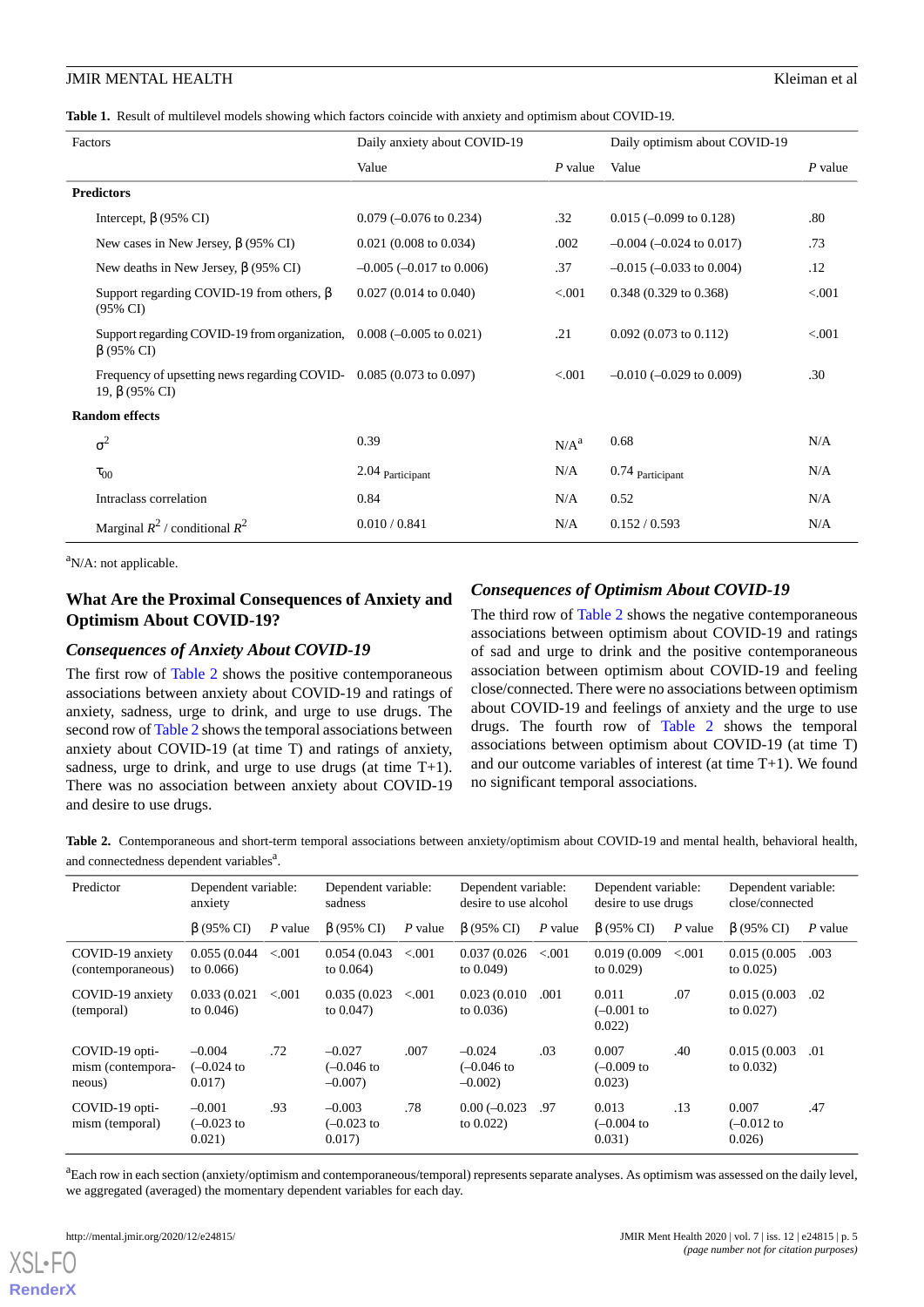# *Discussion*

#### **Overview**

We sought to better understand the nature of the mental health impact of the COVID-19 pandemic on a sample of college students as they were experiencing the pandemic in real time. We had three key goals: (1) to describe the variability of mental health variables related to COVID-19, (2) to identify which day-level factors coincided with anxiety and optimism about COVID-19, and (3) to identify the downstream consequences of the mental health impact of COVID-19. We discuss below the specific findings related to each of our three key questions and then conclude with a more general discussion of the study.

# **What is COVID-19's Impact on Mental Health?**

The findings regarding the frequency of anxiety about COVID-19 demonstrated that, compared to other similar states like nonspecific anxiety and worry, anxiety about COVID-19 in particular happened more often (non-zero responses occurred more than 75% of the time compared to less than 45% of the time for the other affect states), for more people (almost 80% of people reported the highest levels of COVID-19 anxiety at some point versus almost 50% of people reporting the highest levels of nonspecific anxiety), and changed more frequently throughout the day. This is notable because it means that students who otherwise may not be experiencing much distress are now experiencing at least some level of distress related to COVID-19. Although we did find a decrease in overall anxiety as time went on, even at its lowest point in the middle of June, more than 15% of all responses each day indicated severe anxiety about COVID-19. This increased anxiety among students could lead to a greater demand for counseling services as students adapt to the new reality of campus life during COVID-19. Methodologically, these findings are important because studies that assess only "anxiety" but not anxiety specifically related to COVID-19 may risk missing a sign of impaired functioning among students during this time.

# **What Factors Coincide With Anxiety and Optimism About COVID-19?**

Participants reported greater anxiety about COVID-19 on days when the number of new cases announced in the state were higher and when they consumed more upsetting news specific to COVID-19. Some factors (the number of cases, deaths) are not under students' control, while others are (eg, the frequency of watching upsetting news about COVID). This could point to the need to consume news in smaller quantities to avoid it having an undue impact on mental health [[23\]](#page-7-6).

Our findings highlighted the role of support during the pandemic, especially from organizations (eg, the university), which was positively associated with optimism about COVID-19. It should be noted, however, that literature on traumatic events [[24\]](#page-7-7) cautions that when universities do respond to events like this, care should be taken to not assume that all students are experiencing the event in the same way or experience it adversely at all. Moreover, although feeling more optimistic about COVID-19 may have potential mental health benefits, such optimism, especially if unrealistic, may carry

potential health risks. There is a long history of literature on the idea that unrealistic optimism leads people to underestimate their risk of a negative health outcome and thus to engage in risky health behaviors [[25](#page-7-8)[,26](#page-7-9)]. Thus, in this case, those who are more optimistic about COVID-19 may underestimate their risk of exposure, leading them to engage in behaviors that would actually increase their risk of exposure.

Interestingly, we found that students feel more (rather than less) anxious on days when they perceived more support about COVID-19 from others. This could indicate that days of high anxiety are times when others would need to be more responsive. In other words, it may be that anxiety about COVID-19 leads to more support from others (to address that anxiety) rather than the other way around.

## **What Are the Proximal Consequences of Anxiety and Optimism About COVID-19?**

We found that feeling anxious about COVID-19 now is associated with distress (anxiety, sadness) and negative health behaviors (the desire to drink and use drugs) both in the moment and a few hours later. The increased urge to drink and use drugs may indicate an elevated likelihood of coping with this distress in maladaptive ways. We also found that optimism about COVID-19 was similarly associated with most same-day consequences but was not associated with any of the outcome variables when examined one day later. The lack of next-day effects for COVID-19 optimism could reflect some difference between optimism and anxiety, but it is probably more likely that this reflects a difference in the timescale of interest (ie, we measured anxiety related to COVID-19 six times daily and optimism once daily, about the entire day). This could mean that the direct mental health impact of COVID-19 is most relevant in the short term. This echoes the earlier findings in this study that these constructs are highly variable over a short period of time. It should be noted that although the direct impact is only present for a few hours, the cumulative effect of anxiety associated with COVID-19 could be deleterious in the long term in ways not assessed here (eg, through increased drinking over months, a transition into more general anxiety).

#### **Limitations and Strengths**

There were several limitations to this study that should be acknowledged. First, because this study began during the COVID-19 pandemic, we were not able to establish a "baseline" for the level of worry or anxiety that students typically experience. Second, although we had >23,750 responses, these responses only came from 140 students at one university. Although the sample was ethnically and racially diverse, the experiences of these students may not generalize to all students. There were several strengths of this study. It is the most fine-grained observation of COVID-19's mental health impact to date and one of the few studies to explicitly collect data on COVID-19–relevant constructs (eg, anxiety specifically about COVID-19).

#### **Conclusions**

There are several tangible recommendations that come from this work. Students are anxious about this pandemic and the university may be a key source of support during this time.

 $XS$  • FO **[RenderX](http://www.renderx.com/)**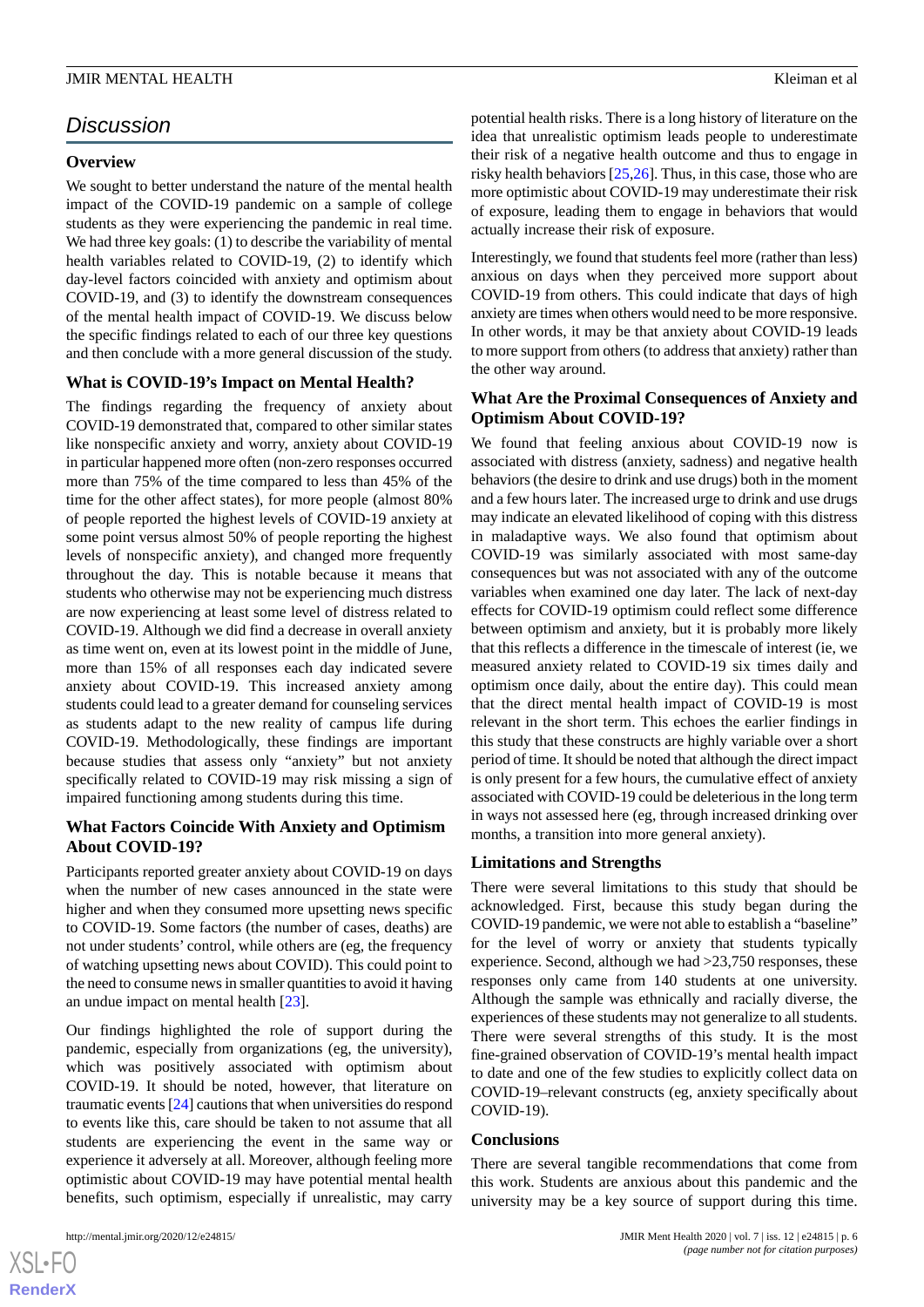#### **JMIR MENTAL HEALTH** KLEIMAN CHARGE AND **EXAMPLE A** SHOW KLEIMAN EXPERIENCE A SHOW KLEIMAN ET ALL SHOWS A SHOW KLEIMAN ET ALL SHOWS A SHOWS A SHOWS A SHOWS AND THE SHOWS A SHOWS A SHOWS A SHOWS A SHOWS A SHOWS A SHOWS A SH

College counseling centers may need to provide COVID-19–specific coping skills, which would be particularly useful for those students who are not typically anxious (and for whom coping skills for general anxiety/worry might not resonate). Moreover, it is possible that substance use behavior could increase in the context of a crisis and there is a need to assess for this as the pandemic continues. Finally, even after

the pandemic is under control, there are long-lasting consequences that may continue to contribute to anxiety among college students (eg, finding a job after college, paying for college after the economic impact of COVID-19); further research is needed on these consequences. Such research will inform universities'long-term recovery plans, which may need to help students address this anxiety.

# **Conflicts of Interest**

<span id="page-6-13"></span>None declared.

# **Multimedia Appendix 1**

COVID-19 anxiety and non–COVID-19–specific anxiety by participant. Only participants with >50 responses are shown. Anxiety about COVID-19 was multiplied by 2 because it was on a 0-5 scale and not a 0-10 scale. Multilevel correlation between COVID-19 anxiety and non–COVID-19–specific anxiety was small (*r*=.11, *P*<.001). [[PNG File , 420 KB-Multimedia Appendix 1](https://jmir.org/api/download?alt_name=mental_v7i12e24815_app1.png&filename=45f4d854f8e1bfac80123a2db867c89f.png)]

#### <span id="page-6-0"></span>**References**

- 1. Rajkumar RP. COVID-19 and mental health: A review of the existing literature. Asian J Psychiatr 2020 Aug;52:102066 [[FREE Full text](http://europepmc.org/abstract/MED/32302935)] [doi: [10.1016/j.ajp.2020.102066](http://dx.doi.org/10.1016/j.ajp.2020.102066)] [Medline: [32302935](http://www.ncbi.nlm.nih.gov/entrez/query.fcgi?cmd=Retrieve&db=PubMed&list_uids=32302935&dopt=Abstract)]
- 2. Torales J, O'Higgins M, Castaldelli-Maia JM, Ventriglio A. The outbreak of COVID-19 coronavirus and its impact on global mental health. Int J Soc Psychiatry 2020 Jun 31;66(4):317-320. [doi: [10.1177/0020764020915212](http://dx.doi.org/10.1177/0020764020915212)] [Medline: [32233719](http://www.ncbi.nlm.nih.gov/entrez/query.fcgi?cmd=Retrieve&db=PubMed&list_uids=32233719&dopt=Abstract)]
- <span id="page-6-1"></span>3. Pfefferbaum B, North CS. Mental Health and the Covid-19 Pandemic. N Engl J Med 2020 Aug 06;383(6):510-512. [doi: [10.1056/NEJMp2008017\]](http://dx.doi.org/10.1056/NEJMp2008017) [Medline: [32283003\]](http://www.ncbi.nlm.nih.gov/entrez/query.fcgi?cmd=Retrieve&db=PubMed&list_uids=32283003&dopt=Abstract)
- <span id="page-6-2"></span>4. Brooks SK, Webster RK, Smith LE, Woodland L, Wessely S, Greenberg N, et al. The psychological impact of quarantine and how to reduce it: rapid review of the evidence. Lancet 2020 Mar 14;395(10227):912-920. [doi: [10.1016/S0140-6736\(20\)30460-8\]](http://dx.doi.org/10.1016/S0140-6736(20)30460-8) [Medline: [32112714](http://www.ncbi.nlm.nih.gov/entrez/query.fcgi?cmd=Retrieve&db=PubMed&list_uids=32112714&dopt=Abstract)]
- <span id="page-6-3"></span>5. Chen Q, Liang M, Li Y, Guo J, Fei D, Wang L, et al. Mental health care for medical staff in China during the COVID-19 outbreak. Lancet Psychiatry 2020 Apr;7(4):e15-e16 [\[FREE Full text\]](http://europepmc.org/abstract/MED/32085839) [doi: [10.1016/S2215-0366\(20\)30078-X](http://dx.doi.org/10.1016/S2215-0366(20)30078-X)] [Medline: [32085839](http://www.ncbi.nlm.nih.gov/entrez/query.fcgi?cmd=Retrieve&db=PubMed&list_uids=32085839&dopt=Abstract)]
- <span id="page-6-5"></span><span id="page-6-4"></span>6. Lai J, Ma S, Wang Y, Cai Z, Hu J, Wei N, et al. Factors Associated With Mental Health Outcomes Among Health Care Workers Exposed to Coronavirus Disease 2019. JAMA Netw Open 2020 Mar 02;3(3):e203976 [[FREE Full text](https://jamanetwork.com/journals/jamanetworkopen/fullarticle/10.1001/jamanetworkopen.2020.3976)] [doi: [10.1001/jamanetworkopen.2020.3976](http://dx.doi.org/10.1001/jamanetworkopen.2020.3976)] [Medline: [32202646](http://www.ncbi.nlm.nih.gov/entrez/query.fcgi?cmd=Retrieve&db=PubMed&list_uids=32202646&dopt=Abstract)]
- <span id="page-6-6"></span>7. Liu JJ, Bao Y, Huang X, Shi J, Lu L. Mental health considerations for children quarantined because of COVID-19. Lancet Child Adolesc Health 2020 May;4(5):347-349 [[FREE Full text](http://europepmc.org/abstract/MED/32224303)] [doi: [10.1016/S2352-4642\(20\)30096-1\]](http://dx.doi.org/10.1016/S2352-4642(20)30096-1) [Medline: [32224303\]](http://www.ncbi.nlm.nih.gov/entrez/query.fcgi?cmd=Retrieve&db=PubMed&list_uids=32224303&dopt=Abstract)
- 8. Armitage R, Nellums LB. COVID-19 and the consequences of isolating the elderly. Lancet Public Health 2020 Mar 19 [[FREE Full text](https://linkinghub.elsevier.com/retrieve/pii/S2468-2667(20)30061-X)] [doi: [10.1016/S2468-2667\(20\)30061-X\]](http://dx.doi.org/10.1016/S2468-2667(20)30061-X) [Medline: [32199471\]](http://www.ncbi.nlm.nih.gov/entrez/query.fcgi?cmd=Retrieve&db=PubMed&list_uids=32199471&dopt=Abstract)
- <span id="page-6-8"></span><span id="page-6-7"></span>9. Zhai Y, Du X. Addressing collegiate mental health amid COVID-19 pandemic. Psychiatry Res 2020 Jun;288:113003. [doi: [10.1016/j.psychres.2020.113003](http://dx.doi.org/10.1016/j.psychres.2020.113003)] [Medline: [32315885\]](http://www.ncbi.nlm.nih.gov/entrez/query.fcgi?cmd=Retrieve&db=PubMed&list_uids=32315885&dopt=Abstract)
- <span id="page-6-9"></span>10. Zhai Y, Du X. Mental health care for international Chinese students affected by the COVID-19 outbreak. Lancet Psychiatry 2020 Apr;7(4):e22 [\[FREE Full text\]](http://europepmc.org/abstract/MED/32199511) [doi: [10.1016/S2215-0366\(20\)30089-4\]](http://dx.doi.org/10.1016/S2215-0366(20)30089-4) [Medline: [32199511\]](http://www.ncbi.nlm.nih.gov/entrez/query.fcgi?cmd=Retrieve&db=PubMed&list_uids=32199511&dopt=Abstract)
- 11. Sahu P. Closure of Universities Due to Coronavirus Disease 2019 (COVID-19): Impact on Education and Mental Health of Students and Academic Staff. Cureus 2020 Apr 04;12(4):e7541. [doi: [10.7759/cureus.7541\]](http://dx.doi.org/10.7759/cureus.7541) [Medline: [32377489\]](http://www.ncbi.nlm.nih.gov/entrez/query.fcgi?cmd=Retrieve&db=PubMed&list_uids=32377489&dopt=Abstract)
- <span id="page-6-10"></span>12. Fried E, Papanikolaou F, Epskamp S. Mental Health and Social Contact During the COVID-19 Pandemic: An Ecological Momentary Assessment Study. PsyArXiv. Preprint posted online on April 24, 2020. [doi: [10.31234/osf.io/36xkp](http://dx.doi.org/10.31234/osf.io/36xkp)]
- <span id="page-6-11"></span>13. Cao W, Fang Z, Hou G, Han M, Xu X, Dong J, et al. The psychological impact of the COVID-19 epidemic on college students in China. Psychiatry Res 2020 May;287:112934 [\[FREE Full text](http://europepmc.org/abstract/MED/32229390)] [doi: [10.1016/j.psychres.2020.112934](http://dx.doi.org/10.1016/j.psychres.2020.112934)] [Medline: [32229390](http://www.ncbi.nlm.nih.gov/entrez/query.fcgi?cmd=Retrieve&db=PubMed&list_uids=32229390&dopt=Abstract)]
- <span id="page-6-12"></span>14. Tang W, Hu T, Hu B, Jin C, Wang G, Xie C, et al. Prevalence and correlates of PTSD and depressive symptoms one month after the outbreak of the COVID-19 epidemic in a sample of home-quarantined Chinese university students. J Affect Disord 2020 Sep 01;274:1-7 [\[FREE Full text\]](http://europepmc.org/abstract/MED/32405111) [doi: [10.1016/j.jad.2020.05.009](http://dx.doi.org/10.1016/j.jad.2020.05.009)] [Medline: [32405111\]](http://www.ncbi.nlm.nih.gov/entrez/query.fcgi?cmd=Retrieve&db=PubMed&list_uids=32405111&dopt=Abstract)
- 15. Gao J, Zheng P, Jia Y, Chen H, Mao Y, Chen S, et al. Mental health problems and social media exposure during COVID-19 outbreak. PLoS One 2020 Apr 16;15(4):e0231924 [\[FREE Full text\]](https://dx.plos.org/10.1371/journal.pone.0231924) [doi: [10.1371/journal.pone.0231924](http://dx.doi.org/10.1371/journal.pone.0231924)] [Medline: [32298385](http://www.ncbi.nlm.nih.gov/entrez/query.fcgi?cmd=Retrieve&db=PubMed&list_uids=32298385&dopt=Abstract)]
- 16. Kaniasty K, Norris F. A test of the social support deterioration model in the context of natural disaster. Journal of Personality and Social Psychology 1993;64(3):395-408. [doi: [10.1037/0022-3514.64.3.395](http://dx.doi.org/10.1037/0022-3514.64.3.395)]

[XSL](http://www.w3.org/Style/XSL)•FO **[RenderX](http://www.renderx.com/)**